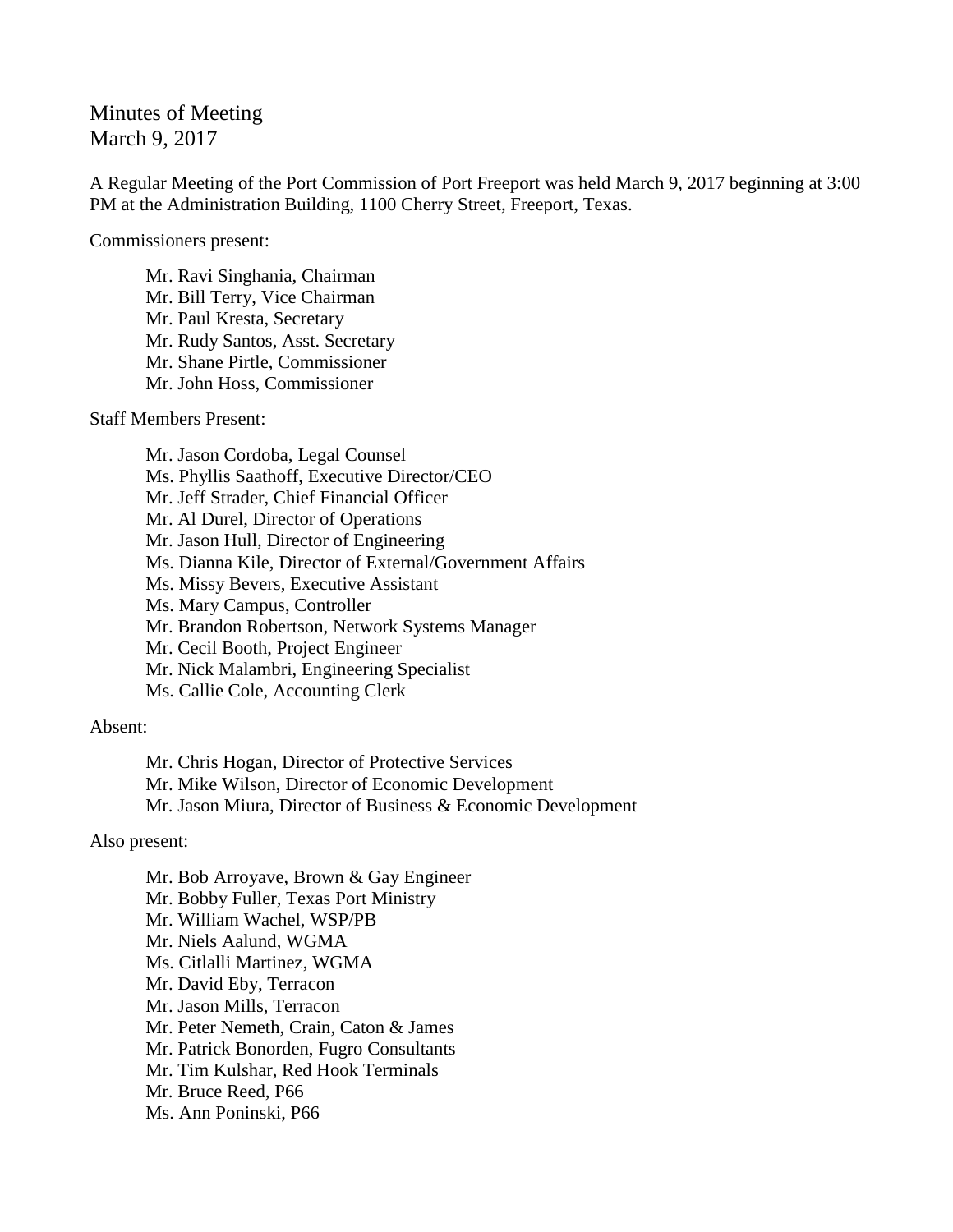- 1. CONVENE OPEN SESSION in accordance with Texas Government Code Section 551.001, et. seq., to review and consider the following:
- 2. Invocation Mr. Bobby Fuller, Texas Port Ministry
- 3. Pledge of Allegiance: U.S. Flag & Texas Flag
- 4. Roll Call. Commissioner Singhania noted that all Commissioners were present.
- 5. Safety Briefing Mr. Ben Westerlin
- 6. Approval of minutes from the Regular Meeting held February 23, 2017.

A motion was made by Commissioner Kresta to approve the minutes as presented. The motion was seconded by Commissioner Hoss with all Commissioners present voting in favor of the motion.

7. Receive report from Executive Director/CEO on activities and matters related to administrative affairs. Port tenant updates, USCOE, rail issues, AAPA Committees, leases, contracts, upcoming Port and civic events and other related administrative affairs.

Ms. Saathoff asked Ms. Kile to speak on behalf of the upcoming Take-A-Child Fishing Tournament. Ms. Kile extended an invitation to the audience to attend the tournament which is scheduled for May 13 at Freeport Municipal Park. She also encouraged those without children to consider being a sponsor of the event.

Ms. Saathoff reported on activities and meetings held in Austin for Brazoria County Day. She also reported that a bill will be filed to extend the Heavy Lift Corridor from Loop 419 at Highway 35 to the Tenaris pipe fabrication facility. Matagorda County has issued a resolution of support with Brazoria County to approve March 14. Staff has also met with the Mayors of West Columbia, Jones Creek, Brazoria and Freeport, all of whom will be seeking a support resolution. The bill is expected to be filed today or tomorrow (March 10) by Senator Kolkhurst. Ms. Saathoff will be attending the first meeting of the newly appointed Texas Ports Infrastructure & Innovation Committee March 13. Testimony will be allowed by invitation only. A member of the Texas Ports Association will be speaking on behalf of seaports.

8. Receive report from Commissioners on matters related to meetings and conferences attended, Port presentations and other related Port Commission matters.

Commissioner Pirtle reported attending meetings with TxDOT as well the Governor's office of Economic Development to educate them on Port Freeport. He also commended staff for the development of the new Port brochure and informational pocket carrier. Commissioner Pirtle also attended the Brazoria County Bird Observatory, Angleton Rotary and the Red, White & Blue Festival in Danbury.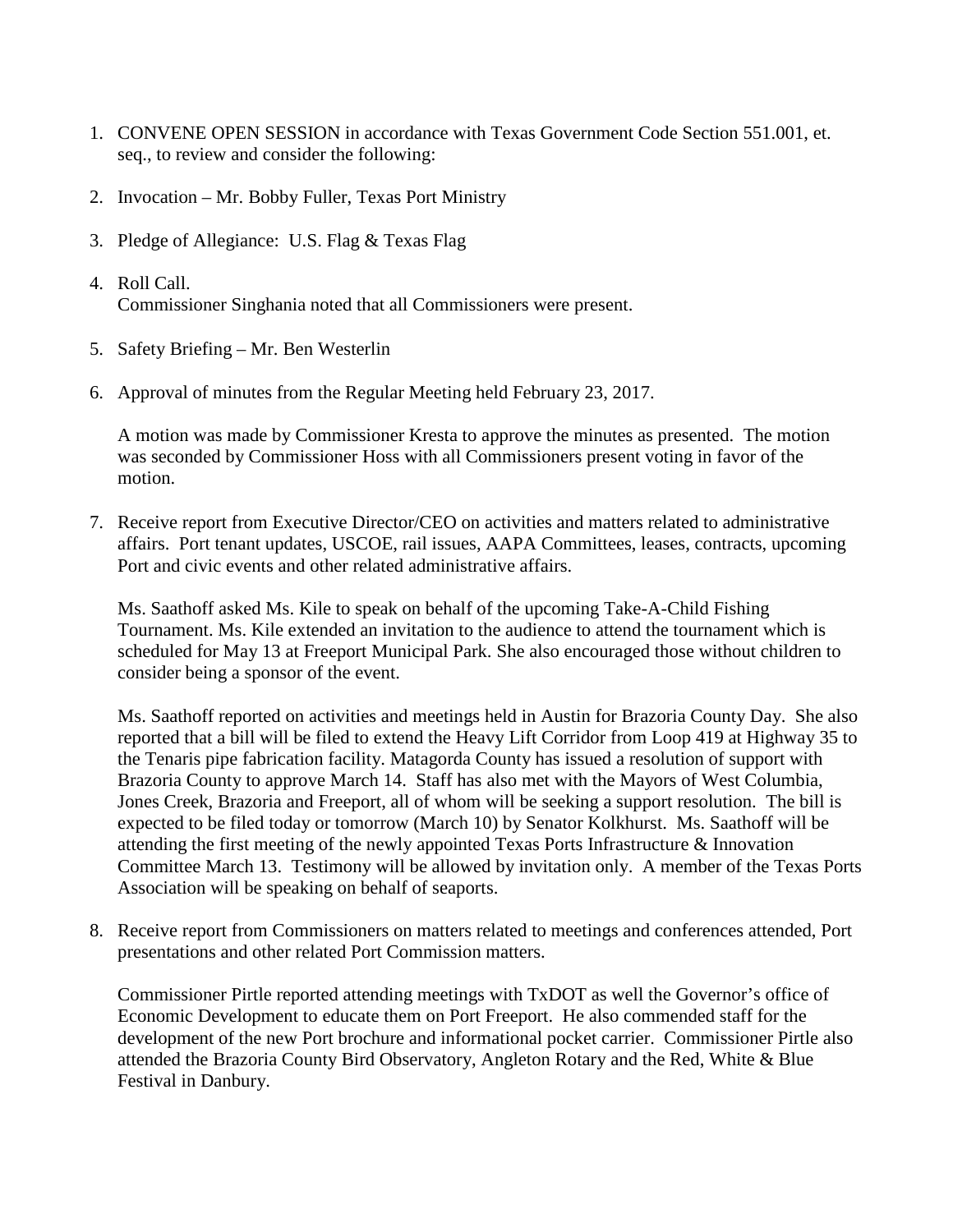In addition to attending Brazoria County Day, Commissioner Terry commended staff for their work while in Austin.

Commissioner Santos reported attending Brazoria County Day as well.

Along with Commissioner Singhania and Ms. Saathoff, Commissioner Hoss reported attended the February 24 meeting in Dallas with Representative Joe Barton. He also attended Brazoria County Day.

Commissioner Singhania also reported on his attendance at Brazoria County Day and meeting with Representative Joe Barton. He thanked staff for hosting Friends of the River for a tour of the Port March 1.

9. Receive update from staff regarding the Brazoria-Fort Bend Rail District and proposed legislation.

Ms. Saathoff stated the Rail District is continuing discussion with Freese & Nichols regarding the Master Service Agreement. They recently had a special meeting February 25 focusing the roles and responsibilities, their goals, objectives and guiding principles of the Rail District Board. A key decision made at the meeting was to engage the services of Christina Wisdom as their legislative counsel/consultant in Austin. Ms. Saathoff also reported that a House Bill has been filed by Representative Miller's office that will provide additional opportunities for the Rail District.

10. Public Comment

There were no comments from the public.

- 11. EXECUTIVE SESSION in accordance with Subchapter D of the Open Meetings Act, Texas Government Code Section 551.001, et. seq., to review and consider the following:
	- A. Under authority of Section 551.071 (consultation with attorney) for discussion regarding:
		- 1. Consultation with attorney regarding legal matters related to an Agreement between Port Freeport and the Texas Department of Transportation.
		- 2. Consultation with attorney regarding legal matters related to a pipeline easement.
		- 3. Consultation with attorney regarding legal matters related to a pipeline access agreement.
		- 4. Consultation with attorney regarding a modification to Port Freeport Tariff No. 5.
		- 5. Consultation with attorney regarding the terms and conditions of a proposed Lease Agreement with U.S. Customs Border Protection.
	- B. Under authority of Section 551.072 (deliberation of real property) for discussion regarding:
		- 1. The potential exchange, lease, or value of real property located at Port Freeport, including but not limited to Parcels 7, 8, 10, 26, and 37.
		- 2. The potential purchase, exchange, lease or value of real property located at Port Freeport, including but not limited to the real property located at and contiguous to Berths 1, 2, 5 and 7.